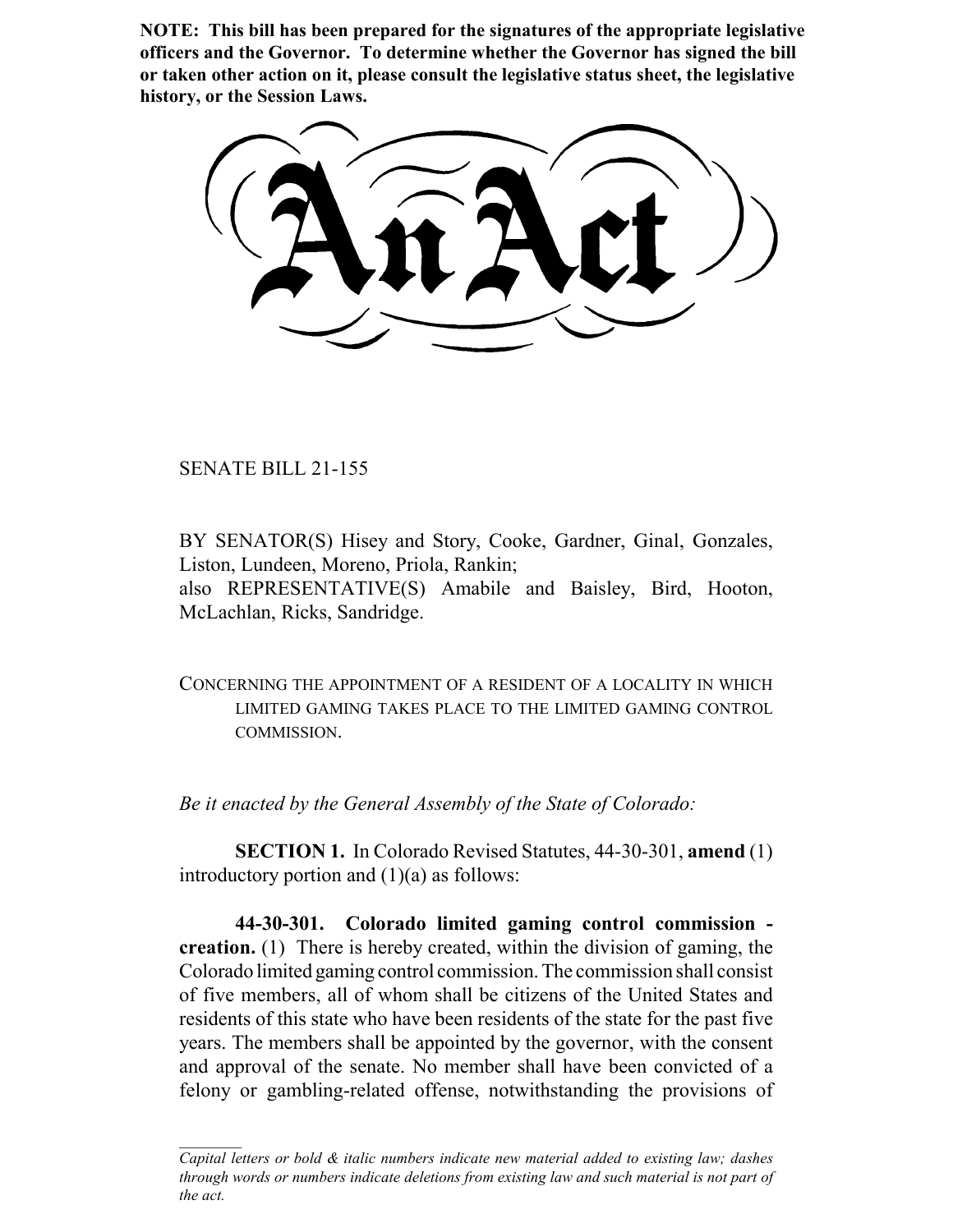section 24-5-101. No more than three of the five members shall be members of the same political party and no more than one member shall be from any one congressional district; EXCEPT THAT A MEMBER WHO IS SERVING PURSUANT TO SUBSECTION  $(1)(a)$  OF THIS SECTION AS A REGISTERED ELECTOR OF TELLER OR GILPIN COUNTY MAY RESIDE IN THE SAME CONGRESSIONAL DISTRICT AS ONE OF THE OTHER MEMBERS. At the first meeting of each fiscal year, a chairman CHAIR and vice-chairman VICE-CHAIR of the commission shall be chosen from the membership by a majority of the members. Membership and operation of the commission shall additionally meet the following requirements:

(a) One member of the commission shall have had at least five years' law enforcement experience as a peace officer certified pursuant to section 24-31-305; one member shall be an attorney admitted to the practice of law in Colorado for not less than five years and who has experience in regulatory law; one member shall be a certified public accountant or public accountant who has been practicing in Colorado for at least five years and who has a comprehensive knowledge of the principles and practices of corporate finance; one member shall have been engaged in business in a management-level capacity for at least five years; and one member shall be a registered elector of ANY COUNTY IN the state who is not employed in  $\frac{1}{2}$ A profession or industry otherwise described in this subsection (1)(a). TO THE EXTENT THAT APPLICATIONS HAVE BEEN SUBMITTED FOR CONSIDERATION FOR MEMBERSHIP ON THE COMMISSION, THE GOVERNOR SHALL PRIORITIZE APPOINTING MEMBERS WHO ARE REGISTERED ELECTORS OF GILPIN COUNTY OR TELLER COUNTY. THE REGISTERED ELECTOR MEMBERS OF THE COMMISSION FROM GILPIN AND TELLER COUNTIES MAY BE EMPLOYED IN A PROFESSION OR INDUSTRY OTHERWISE DESCRIBED IN THIS SUBSECTION  $(1)(a)$ .

**SECTION 2.** In Colorado Revised Statutes, 44-30-401, **amend**  $(1)(a)$  and  $(1)(b)$  as follows:

**44-30-401. Conflict of interest.** (1) Members of the commission and employees of the division are declared to be in positions of public trust. In order to ensure the confidence of the people of the state in the integrity of the division, its employees, and the commission, the following restrictions shall apply:

(a) EXCEPT AS OTHERWISE PROVIDED IN SUBSECTION  $(1)(b)$  OF THIS

## PAGE 2-SENATE BILL 21-155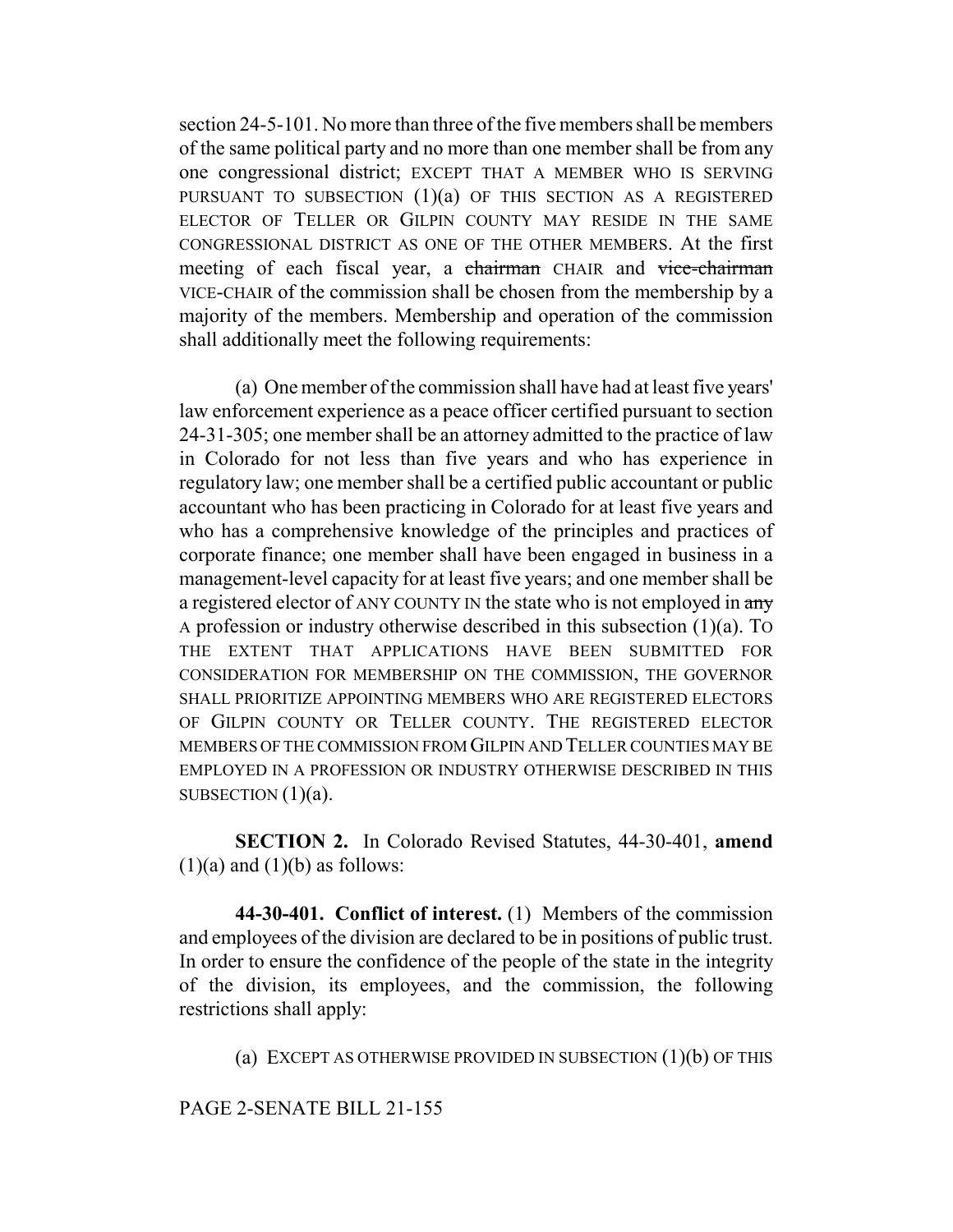SECTION, no member of the commission, an ancestor or descendant of a member, including a natural child, child by adoption, or stepchild, or a brother or sister of the whole or half blood of a member, or an uncle, aunt, nephew, or niece of the whole blood of a member, shall have any interest of any kind in a license issued pursuant to this article 30 or own or have any interest in property in any county where limited gaming is permitted. The provisions of this subsection (1)(a) shall apply to spouses of commission members in like fashion as to members.

(b) No member of the commission or employee of the division, including the director, and no member of the immediate family of a member or employee of the division, shall have any interest, direct or indirect, in any licensee, licensed premises, establishment, or business involved in or with limited gaming. Further, the person shall not own, in whole or in part, property in the cities of Central, Black Hawk, or Cripple Creek; except that:

(I) A MEMBER OF THE COMMISSION SERVING PURSUANT TO SUBSECTION (1)(a) OF THIS SECTION AS A REGISTERED ELECTOR OF GILPIN OR TELLER COUNTY MAY LIVE WITH HIS OR HER FAMILY IN THE CITY OF CENTRAL, BLACK HAWK, OR CRIPPLE CREEK OR IN GILPIN OR TELLER COUNTY, AND MAY OWN PRIVATE PROPERTY IN THOSE AREAS FOR RESIDENTIAL PURPOSES; AND

(II) Employees of the division assigned to work regularly in Gilpin or Teller county may live with their families in those counties, and may own private property therein IN THOSE COUNTIES for residential purposes, with commission approval.

**SECTION 3. Act subject to petition - effective date.** This act takes effect at 12:01 a.m. on the day following the expiration of the ninety-day period after final adjournment of the general assembly; except that, if a referendum petition is filed pursuant to section 1 (3) of article V of the state constitution against this act or an item, section, or part of this act within such period, then the act, item, section, or part will not take effect unless approved by the people at the general election to be held in